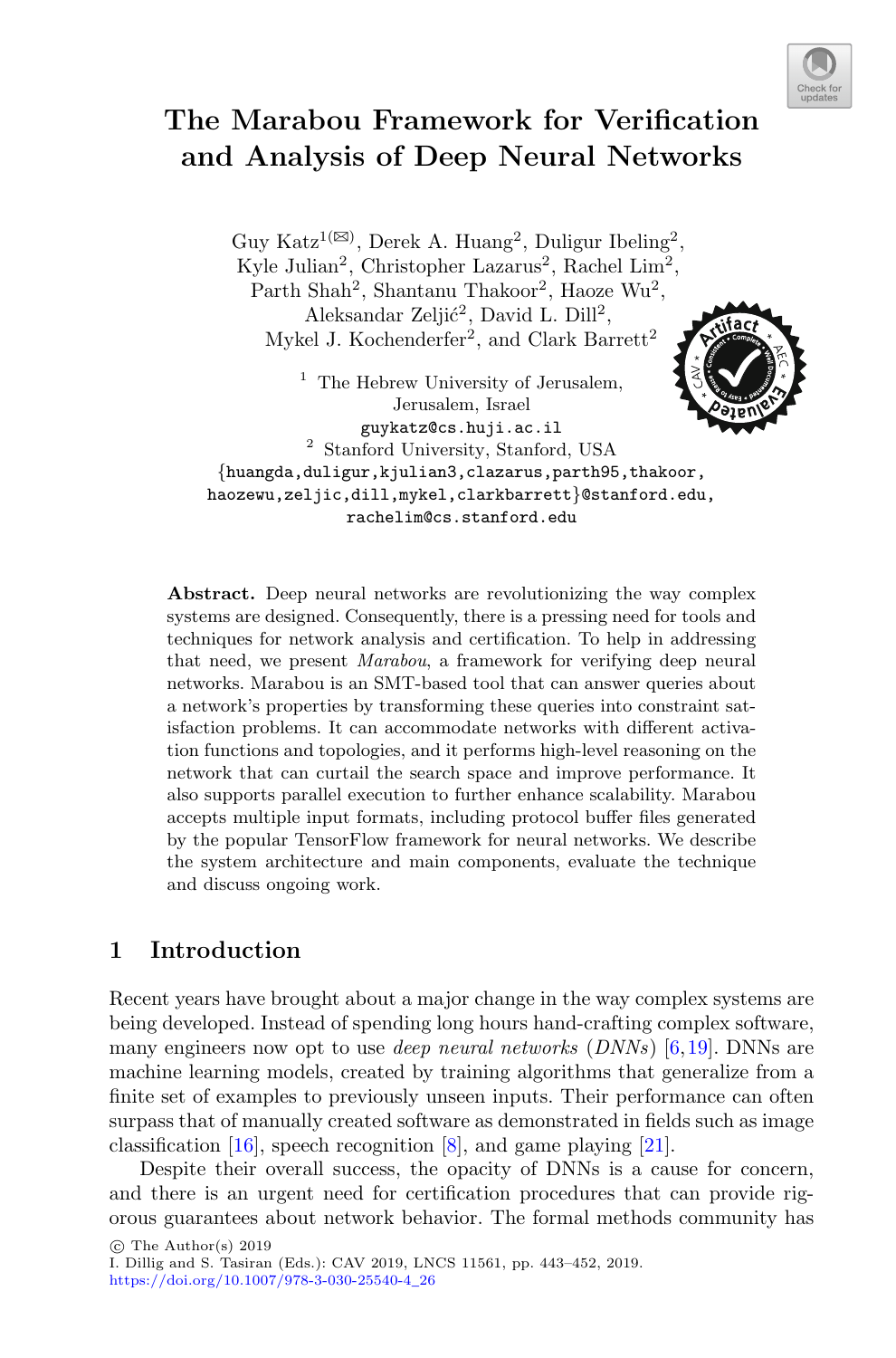taken initial steps in this direction, by developing algorithms and tools for neural network verification [\[5](#page-8-2)[,9](#page-8-3),[10,](#page-8-4)[12](#page-8-5)[,18](#page-9-3)[,20](#page-9-4),[23,](#page-9-5)[24\]](#page-9-6). A DNN verification query consists of two parts: (i) a neural network, and (ii) a property to be checked; and its result is either a formal guarantee that the network satisfies the property, or a concrete input for which the property is violated (a counter-example). A verification query can encode the fact, e.g., that a network is robust to small adversarial perturbations in its input [\[22\]](#page-9-7).

A neural network is comprised of *neurons*, organized in layers. The network is evaluated by assigning values to the neurons in the input layer, and then using these values to iteratively compute the assignments of neurons in each succeeding layer. Finally, the values of neurons in the last layer are computed, and this is the network's output. A neuron's assignment is determined by computing a weighted sum of the assignments of neurons from the preceding layer, and then applying to the result a non-linear activation function, such as the Rectified Linear Unit (ReLU) function,  $ReLU(x) = max(0, x)$ . Thus, a network can be regarded as a set of *linear constraints* (the weighted sums), and a set of *non-linear constraints* (the activation functions). In addition to a neural network, a verification query includes a property to be checked, which is given in the form of linear or nonlinear constraints on the network's inputs and outputs. The verification problem thus reduces to finding an assignment of neuron values that satisfies all the constraints simultaneously, or determining that no such assignment exists.

This paper presents a new tool for DNN verification and analysis, called *Marabou*. The Marabou project builds upon our previous work on the Reluplex project [\[2,](#page-8-6)[7](#page-8-7)[,12,](#page-8-5)[13](#page-9-8)[,15](#page-9-9)[,17](#page-9-10)], which focused on applying SMT-based techniques to the verification of DNNs. Marabou follows the Reluplex spirit in that it applies an SMT-based, *lazy search* technique: it iteratively searches for an assignment that satisfies all given constraints, but treats the non-linear constraints lazily in the hope that many of them will prove irrelevant to the property under consideration, and will not need to be addressed at all. In addition to search, Marabou performs deduction aimed at learning new facts about the non-linear constraints in order to simplify them.

The Marabou framework is a significant improvement over its predecessor, Reluplex. Specifically, it includes the following enhancements and modifications:

- Native support for fully connected and convolutional DNNs with arbitrary piecewise-linear activation functions. This extends the Reluplex algorithm, which was originally designed to support only ReLU activation functions.
- Built-in support for a *divide-and-conquer* solving mode, in which the solver is run with an initial (small) timeout. If the timeout is reached, the solver partitions its input query into simpler sub-queries, increases the timeout value, and repeats the process on each sub-query. This mode naturally lends itself to parallel execution by running sub-queries on separate nodes; however, it can yield significant speed-ups even when used with a single node.
- A complete simplex-based linear programming core that replaces the external solver (GLPK) that was previously used in Reluplex. The new simplex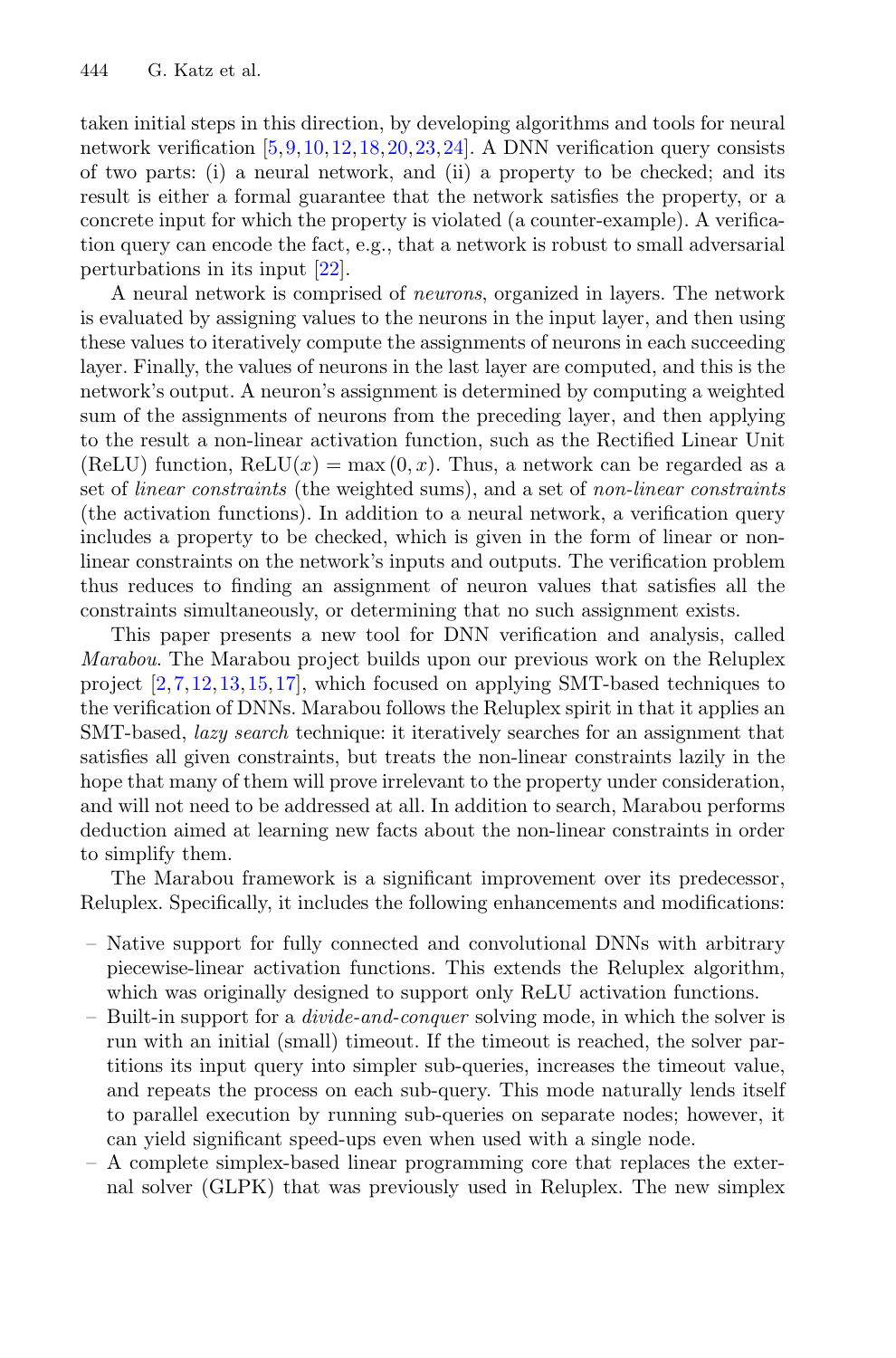core was tailored for a smooth integration with the Marabou framework and eliminates much of the overhead in Reluplex due to the use of GLPK.

- Multiple interfaces for feeding queries into the solver. A query's neural network can be provided in a textual format or as a protocol buffer (*protobuf* ) file containing a TensorFlow model; and the property can be either compiled into the solver, provided in Python, or stored in a textual format. We expect these interfaces will simplify usage of the tool for many users.
- Support for network-level reasoning and deduction. The earlier Reluplex tool performed deductions at the level of single constraints, ignoring the input network's topology. In Marabou, we retain this functionality but also include support for reasoning based on the network topology, such as symbolic bound tightening [\[23\]](#page-9-5). This allows for efficient curtailment of the search space.

Marabou is available online [\[14](#page-9-11)] under the permissive modified BSD license.



<span id="page-2-0"></span>**Fig. 1.** The main components of Marabou.

#### **2 Design of Marabou**

Marabou regards each neuron in the network as a variable and searches for a variable assignment that simultaneously satisfies the query's linear constraints and non-linear constraints. At any given point, Marabou maintains the current variable assignment, lower and upper bounds for every variable, and the set of current constraints. In each iteration, it then changes the variable assignment in order to (1) correct a violated linear constraint, or (2) correct a violated non-linear constraint.

The Marabou verification procedure is sound and complete, i.e. the aforementioned loop eventually terminates. This can be shown via a straightforward extension of the soundness and completeness proof for Reluplex [\[12\]](#page-8-5). However, in order to guarantee termination, Marabou only supports activation functions that are piecewise-linear. The tool already has built-in support for the ReLU function and the Max function max  $(x_1, \ldots, x_n)$ , and it is modular in the sense that additional piecewise-linear functions can be added easily.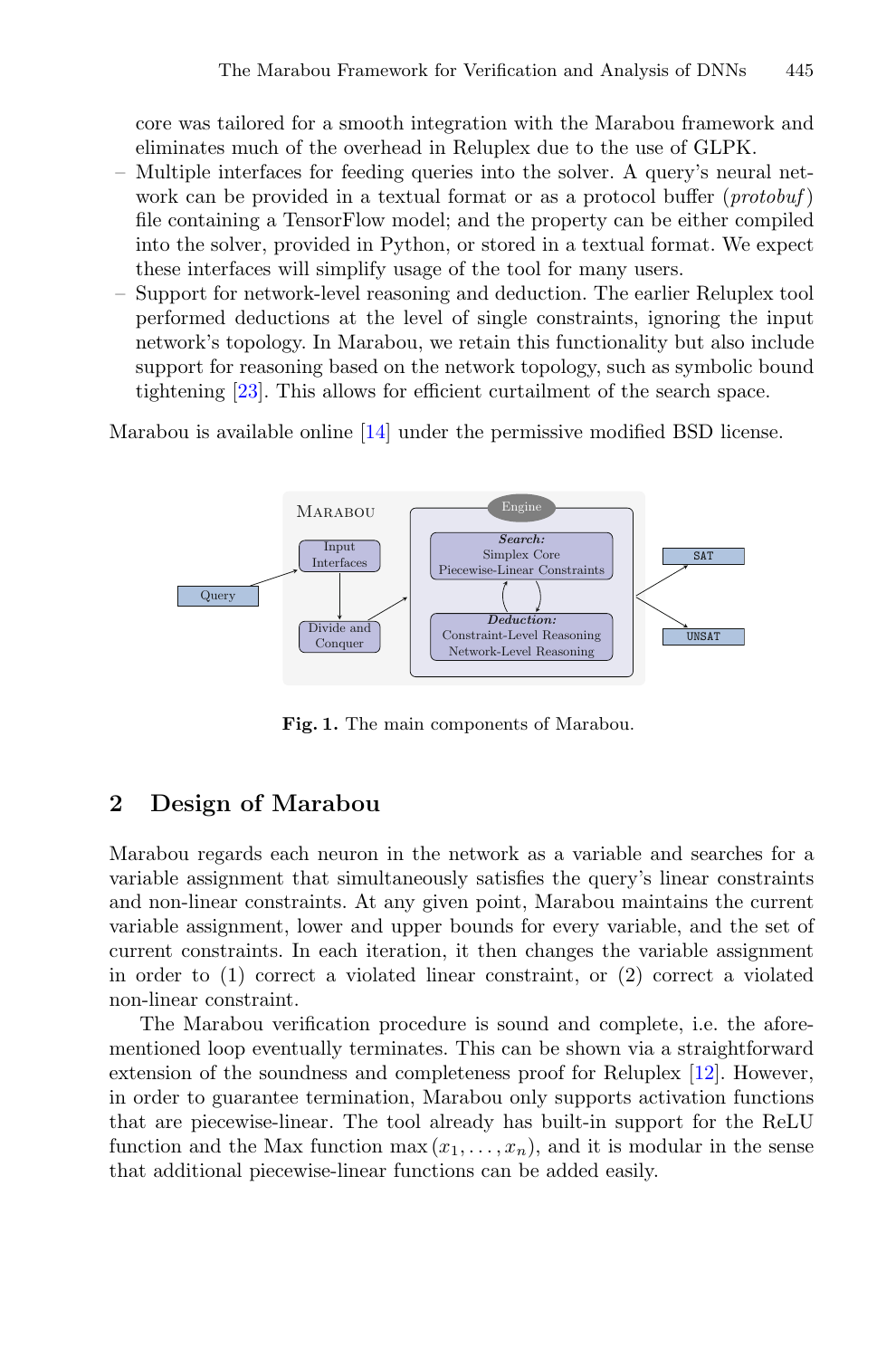Another important aspect of Marabou's verification strategy is deduction specifically, the derivation of tighter lower and upper variable bounds. The motivation is that such bounds may transform piecewise-linear constraints into linear constraints, by restricting them to one of their linear segments. To achieve this, Marabou repeatedly examines linear and non-linear constraints, and also performs network-level reasoning, with the goal of discovering tighter variable bounds.

Next, we describe Marabou's main components (see also Fig. [1\)](#page-2-0).

#### **2.1 Simplex Core (***Tableau* **and** *BasisFactorization* **Classes)**

The simplex core is the part of the system responsible for making the variable assignment satisfy the linear constraints. It does so by implementing a variant of the *simplex algorithm* [\[3\]](#page-8-8). In each iteration, it changes the assignment of some variable  $x$ , and consequently the assignment of any variable  $y$  that is connected to x by a linear equation. Selecting x and determining its new assignment is performed using standard algorithms—specifically, the *revised simplex method* in which the various linear constraints are kept in implicit matrix form, and the steepest-edge and Harris' ratio test strategies for variable selection.

Creating an efficient simplex solver is complicated. In Reluplex, we delegated the linear constraints to an external solver, GLPK. Our motivation for implementing a new custom solver in Marabou was twofold: first, we observed in Reluplex that the repeated translation of queries into GLPK and extraction of results from GLPK was a limiting factor on performance; and second, a black box simplex solver did not afford the flexibility we needed in the context of DNN verification. For example, in a standard simplex solver, variable assignments are typically pressed against their upper or lower bounds, whereas in the context of a DNN, other assignments might be needed to satisfy the non-linear constraints. Another example is the deduction capability, which is crucial for efficiently verifying a DNN and whose effectiveness might depend on the internal state of the simplex solver.

#### **2.2 Piecewise-Linear Constraints (***PiecewiseLinearConstraint* **Class)**

Throughout its execution, Marabou maintains a set of piecewise-linear constraints that represent the DNN's non-linear functions. In iterations devoted to satisfying these constraints, Marabou looks for any constraints that are not satisfied by the current assignment. If such a constraint is found, Marabou changes the assignment in a way that makes that constraint satisfied. Alternatively, in order to guarantee eventual termination, if Marabou detects that a certain constraint is repeatedly not satisfied, it may perform a *case-split* on that constraint: a process in which the piecewise-linear constraint  $\varphi$  is replaced by an equivalent disjunction of linear constraints  $c_1 \vee \ldots \vee c_n$ . Marabou considers these disjuncts one at a time and checks for satisfiability. If the problem is satisfiable when  $\varphi$  is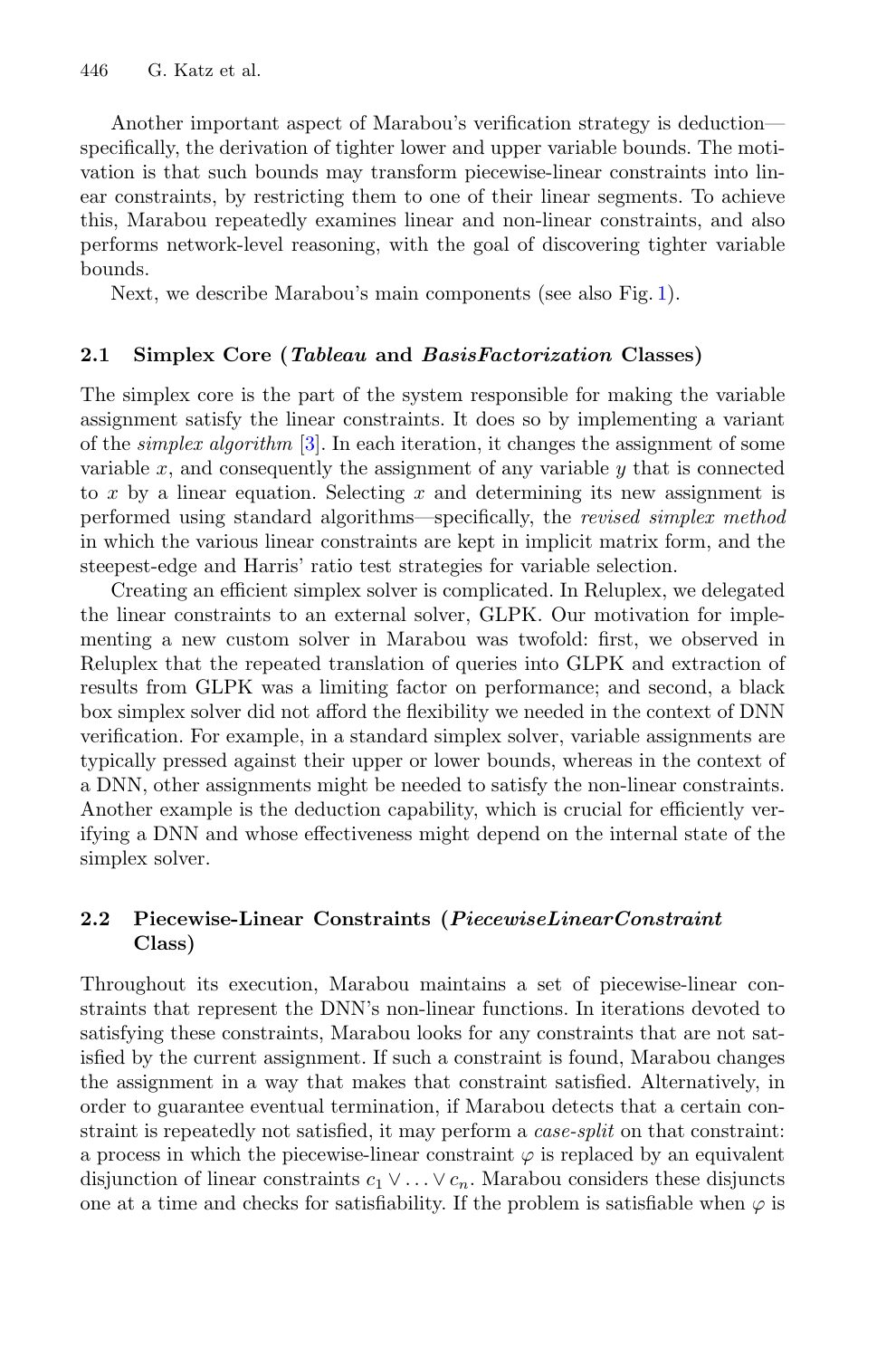replaced by some  $c_i$ , then the original problem is also satisfiable; otherwise, the original problem is unsatisfiable.

In our implementation, piecewise-linear constraints are represented by objects of classes that inherit from the *PiecewiseLinearConstraint* abstract class. Currently the two supported instances are ReLU and Max, but the design is modular in the sense that new constraint types can easily be added. *PiecewiseLinearConstraint* defines the interface methods that each supported piecewise-linear constraint needs to implement. Some of the key interface methods are:

- *satisfied()*: the constraint object needs to answer whether or not it is satisfied given the current assignment. For example, for a constraint  $y = \text{ReLU}(x)$  and assignment  $x = y = 3$ , *satisfied()* would return *true*; whereas for assignment  $x = -5, y = 3$ , it would return *false*.
- *getPossibleFixes()*: if the constraint is not satisfied by the current assignment, this method returns possible changes to the assignment that would correct the violation. For example, for  $x = -5, y = 3$ , the ReLU constraint from before might propose two possible changes to the assignment,  $x \leftarrow 3$  or  $y \leftarrow 0$ , as either would satisfy  $y = \text{ReLU}(x)$ .
- $-\text{getCaseSplits}$ ): this method asks the piecewise-linear constraint  $\varphi$  to return a list of linear constraints  $c_1, \ldots, c_n$ , such that  $\varphi$  is equivalent to  $c_1 \vee \ldots \vee c_n$ . For example, when invoked for a constraint  $y = \max(x_1, x_2)$ ,  $getCaseSplits()$ would return the linear constraints  $c_1$ :  $(y = x_1 \wedge x_1 \ge x_2)$  and  $c_2$ :  $(y = x_1 \wedge x_1 \ge x_2)$  $x_2 \wedge x_2 \geq x_1$ ). These constraints satisfy the requirement that the original constraint is equivalent to  $c_1 \vee c_2$ .
- *getEntailedTightenings()*: as part of Marabou's deduction of tighter variable bounds, piecewise-linear constraints are repeatedly informed of changes to the lower and upper bounds of variables they affect. Invoking *getEntailedTightenings()* queries the constraint for tighter variable bounds, based on current information. For example, suppose a constraint  $y = \text{ReLU}(x)$  is informed of the upper bounds  $x \leq 5$  and  $y \leq 7$ ; in this case, *getEntailedTightenings()* would return the tighter bound  $y \leq 5$ .

#### **2.3 Constraint- and Network-Level Reasoning (***RowBoundTightener***,** *ConstraintBoundTightener* **and** *SymbolicBoundTightener* **Classes)**

Effective deduction of tighter variable bounds is crucial for Marabou's performance. Deduction is performed at the constraint level, by repeatedly examining linear and piecewise-linear constraints to see if they imply tighter variable bounds; and also at the DNN-level, by leveraging the network's topology.

Constraint-level bound tightening is performed by querying the piecewiselinear constraints for tighter bounds using the *getEntailedTightenings()* method. Similarly, linear equations can also be used to deduce tighter bounds. For example, the equation  $x = y + z$  and lower bounds  $x \geq 0, y \geq 1$  and  $z \geq 1$ together imply the tighter bound  $x > 2$ . As part of the simplex-based search, Marabou repeatedly encounters many linear equations and uses them for bound tightening.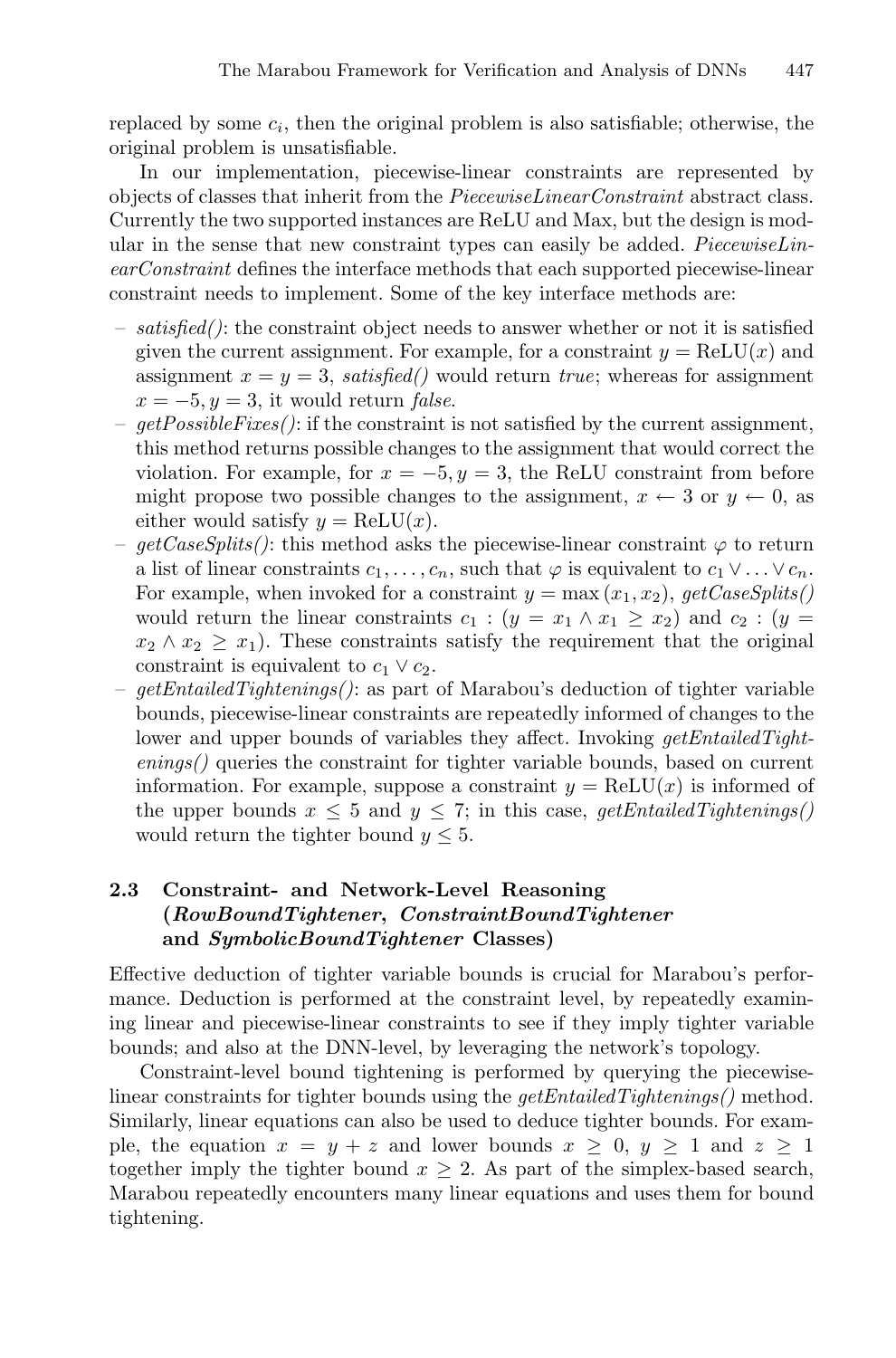Several recent papers have proposed verification schemes that rely on DNNlevel reasoning [\[5,](#page-8-2)[23\]](#page-9-5). Marabou supports this kind of reasoning as well, by storing the initial network topology and performing deduction steps that use this information as part of its iterative search. DNN-level reasoning is seamlessly integrated into the search procedure by (1) initializing the DNN-level reasoners with the most up-to-date information discovered during the search, such as variable bounds and the state of piecewise-linear constraints; and (2) feeding any new information that is discovered back into the search procedure. Presently Marabou implements a symbolic bound tightening procedure [\[23\]](#page-9-5): based on network topology, upper and lower bounds for each hidden neuron are expressed as a linear combination of the input neurons. Then, if the bounds on the input neurons are sufficiently tight (e.g., as a result of past deductions), these expressions for upper and lower bounds may imply that some of the hidden neurons' piecewise-linear activation functions are now restricted to one of their linear segments. Implementing additional DNN-level reasoning operations is work in progress.

#### **2.4 The Engine (***Engine* **and** *SmtCore* **Classes)**

The main class of Marabou, in which the main loop resides, is called the *Engine*. The engine stores and coordinates the various solution components, including the simplex core and the piecewise-linear constraints. The main loop consists, roughly, of the following steps (the first rule that applies is used):

- 1. If a piecewise-linear constraint had to be fixed more than a certain number of times, perform a case split on that constraint.
- 2. If the problem has become unsatisfiable, e.g. because for some variable a lower bound has been deduced that is greater than its upper bound, undo a previous case split (or return UNSAT if no such case split exists).
- 3. If there is a violated linear constraint, perform a simplex step.
- 4. If there is a violated piecewise-linear constraint, attempt to fix it.
- 5. Return SAT (all constraints are satisfied).

The engine also triggers deduction steps, both at the neuron level and at the network level, according to various heuristics.

## **2.5 The Divide-and-Conquer Mode and Concurrency (***DnC.py***)**

Marabou supports a *divide-and-conquer* (*D*&*C* ) solving mode, in which the input region specified in the original query is partitioned into sub-regions. The desired property is checked on these sub-regions independently. The D&C mode naturally lends itself to parallel execution, by having each sub-query checked on a separate node. Moreover, the D&C mode can improve Marabou's overall performance even when running sequentially: the total time of solving the subqueries is often less than the time of solving the original query, as the smaller input regions allow for more effective deduction steps.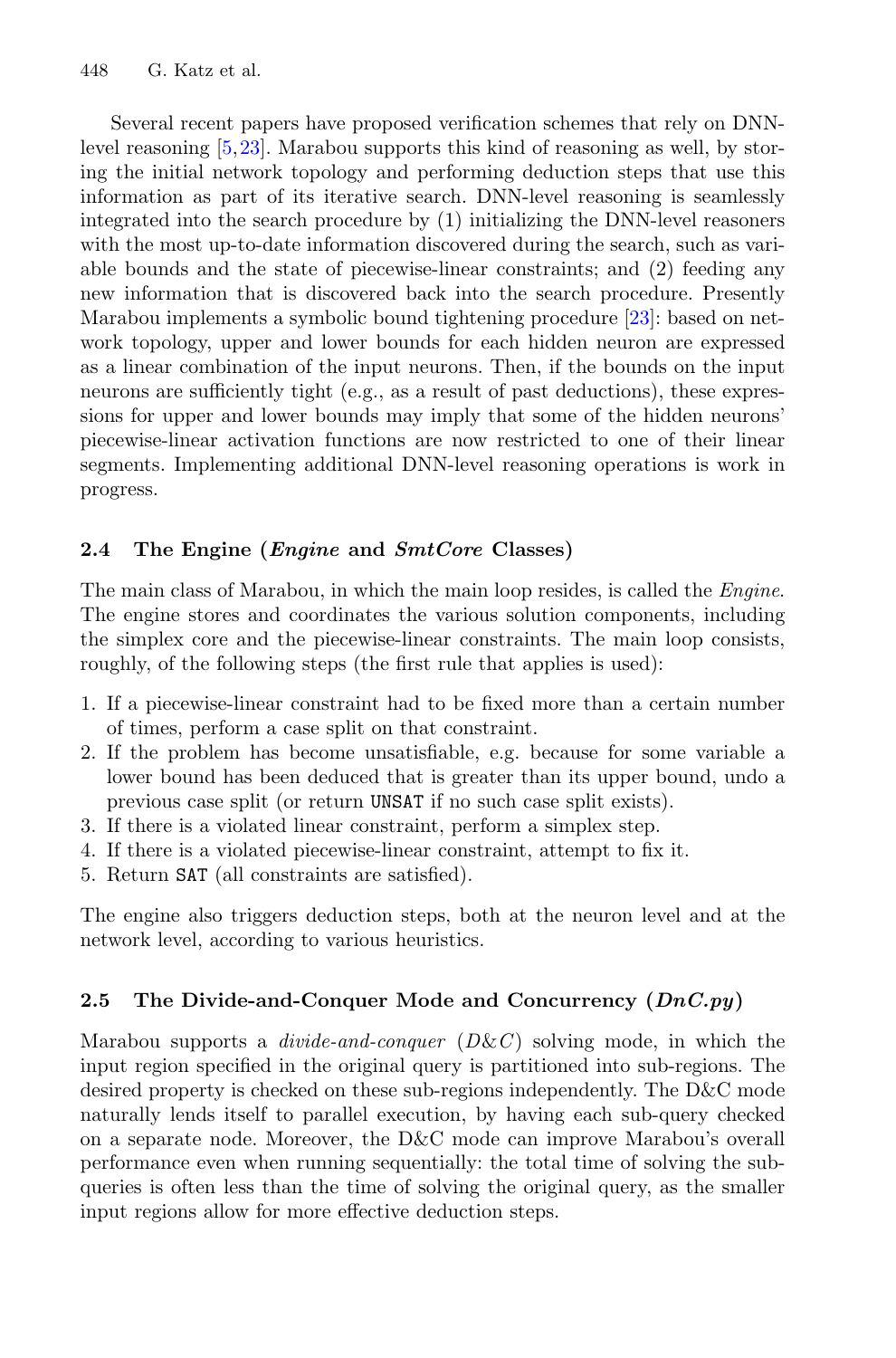Given a query  $\phi$ , the solver maintains a queue Q of  $\langle$  query, timeout $\rangle$  pairs. Q is initialized with one element  $\langle \phi, T \rangle$ , where T, the initial timeout, is a configurable parameter. To solve  $\phi$ , the solver loops through the following steps:

- 1. Pop a pair  $\langle \phi', t' \rangle$  from Q and attempt to solve  $\phi'$  with a timeout of t'.
- 2. If the problem is UNSAT and Q is empty, return UNSAT.
- 3. If the problem is UNSAT and Q is not empty, return to step 1.
- 4. If the problem is SAT, return SAT.
- 5. If a timeout occurred, split  $\phi'$  into k sub-queries  $\phi'_1, \ldots, \phi'_k$  by partitioning its input region. For each sub-query  $\phi'_i$ , push  $\langle \phi'_i, m \cdot t' \rangle$  into  $Q$ .

The timeout factor  $m$  and the splitting factor  $k$  are configurable parameters. Splitting the query's input region is performed heuristically.

#### **2.6 Input Interfaces (***AcasParser* **class,** *maraboupy* **Folder)**

Marabou supports verification queries provided through the following interfaces:

- Native Marabou format: a user prepares a query using the Marabou  $C_{++}$ interface, compiles the query into the tool, and runs it. This format is useful for integrating Marabou into a larger framework.
- Marabou executable: a user runs a Marabou executable, and passes to it command-line parameters indicating the network and property files to be checked. Currently, network files are encoded using the *NNet* format [\[11\]](#page-8-9), and the properties are given in a simple textual format.
- Python/TensorFlow interface: the query is passed to Marabou through Python constructs. The python interface can also handle DNNs stored as TensorFlow protobuf files.

## **3 Evaluation**

For our evaluation we used the ACAS Xu [\[12\]](#page-8-5), CollisionDetection [\[4\]](#page-8-10) and TwinStream [\[1\]](#page-8-11) families of benchmarks. Tool-wise, we considered the Reluplex tool which is the most closely related to Marabou, and also ReluVal [\[23](#page-9-5)] and Planet [\[4](#page-8-10)]. The version of Marabou used for the evaluation is available online [\[14\]](#page-9-11).

The top left plot in Fig. [3](#page-7-0) compares the execution times of Marabou and Reluplex on 180 ACAS Xu benchmarks with a 1 hour timeout. We used Marabou in D&C mode with 4 cores and with  $T = 5$ ,  $k = 4$ , and  $m = 1.5$ . The remaining three plots depict an execution time comparison between Marabou D&C (configuration as above), ReluVal and Planet, using 4 cores and a 1 hour timeout. Marabou and Reluval are evaluated over 180 ACAS Xu benchmarks (top right plot), and Marabou and Planet are evaluated on those 180 benchmarks (bottom left plot) and also on 500 CollisionDetection and 81 TwinStream benchmarks (bottom right plot). Due to technical difficulties, ReluVal was not run on the CollisionDetection and TwinStream benchmarks. The results show that in a 4 cores setting Marabou generally outperforms Planet, but generally does not outperform ReluVal (though it does better on some benchmarks). These results highlight the need for additional DNN-level reasoning in Marabou, which is a key ingredient in ReluVal's verification procedure.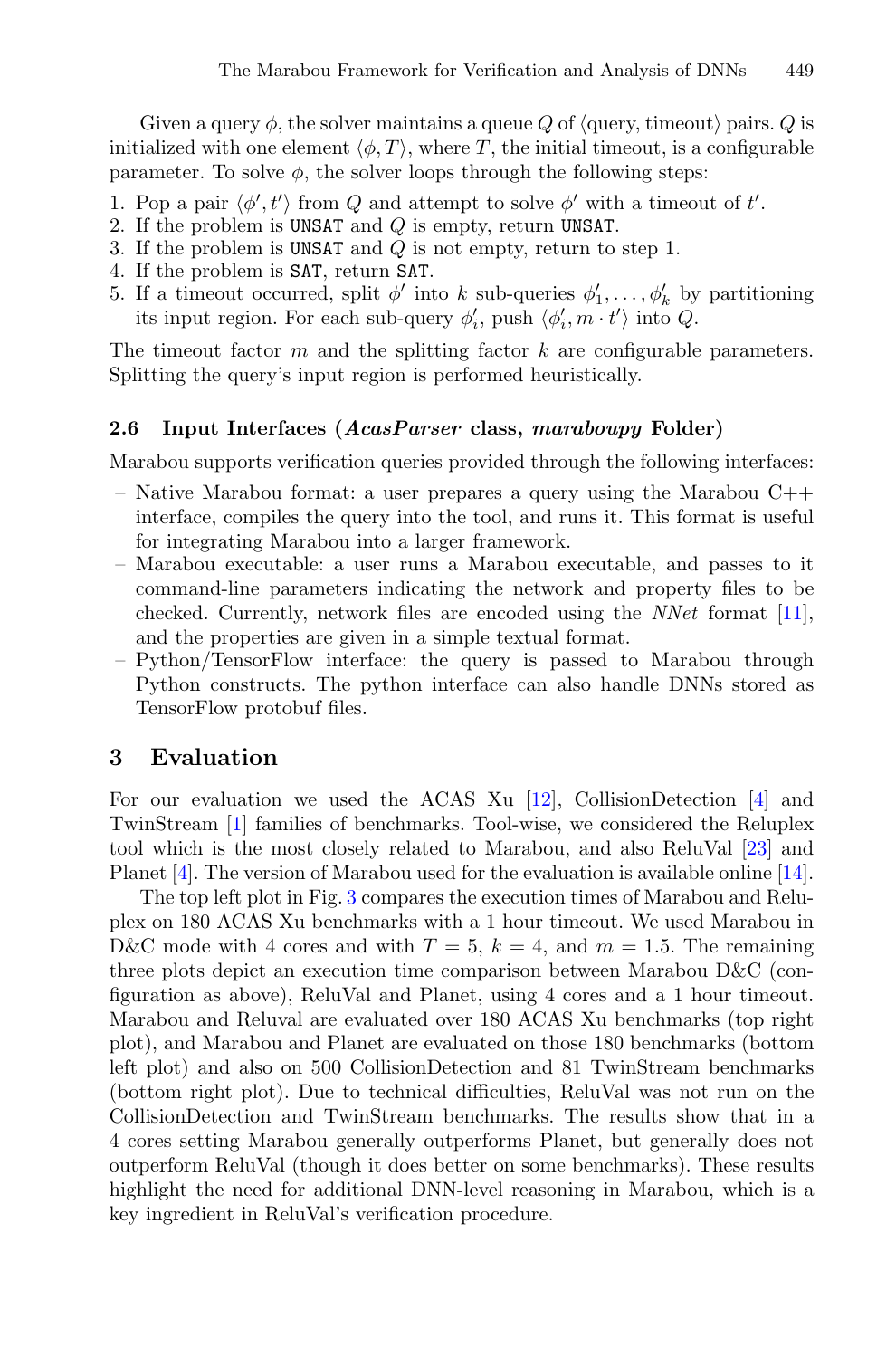Figure [2](#page-7-1) shows the average runtime of Marabou and ReluVal on the ACAS Xu properties, as a function of the number of available cores. We see that as the number of cores increases, Marabou (solid) is able to close the gap, and sometimes outperform, ReluVal (dotted). With 64 cores, Marabou outperforms ReluVal on average, and both solvers were able to solve all ACAS Xu benchmarks within 2 hours (except for a few segfaults by ReluVal).



<span id="page-7-1"></span>**Fig. 2.** A scalability comparison of Marabou and ReluVal on ACAS Xu.



<span id="page-7-0"></span>**Fig. 3.** A comparison of Marabou with Reluplex, ReluVal and Planet.

## **4 Conclusion**

DNN analysis is an emerging field, and Marabou is a step towards a more mature, stable verification platform. Moving forward, we plan to improve Marabou in several dimensions. Part of our motivation in implementing a custom simplex solver was to obtain the needed flexibility for fusing together the solving process for linear and non-linear constraints. Currently, this flexibility has not been leveraged much, as these pieces are solved relatively separately. We expect that by tackling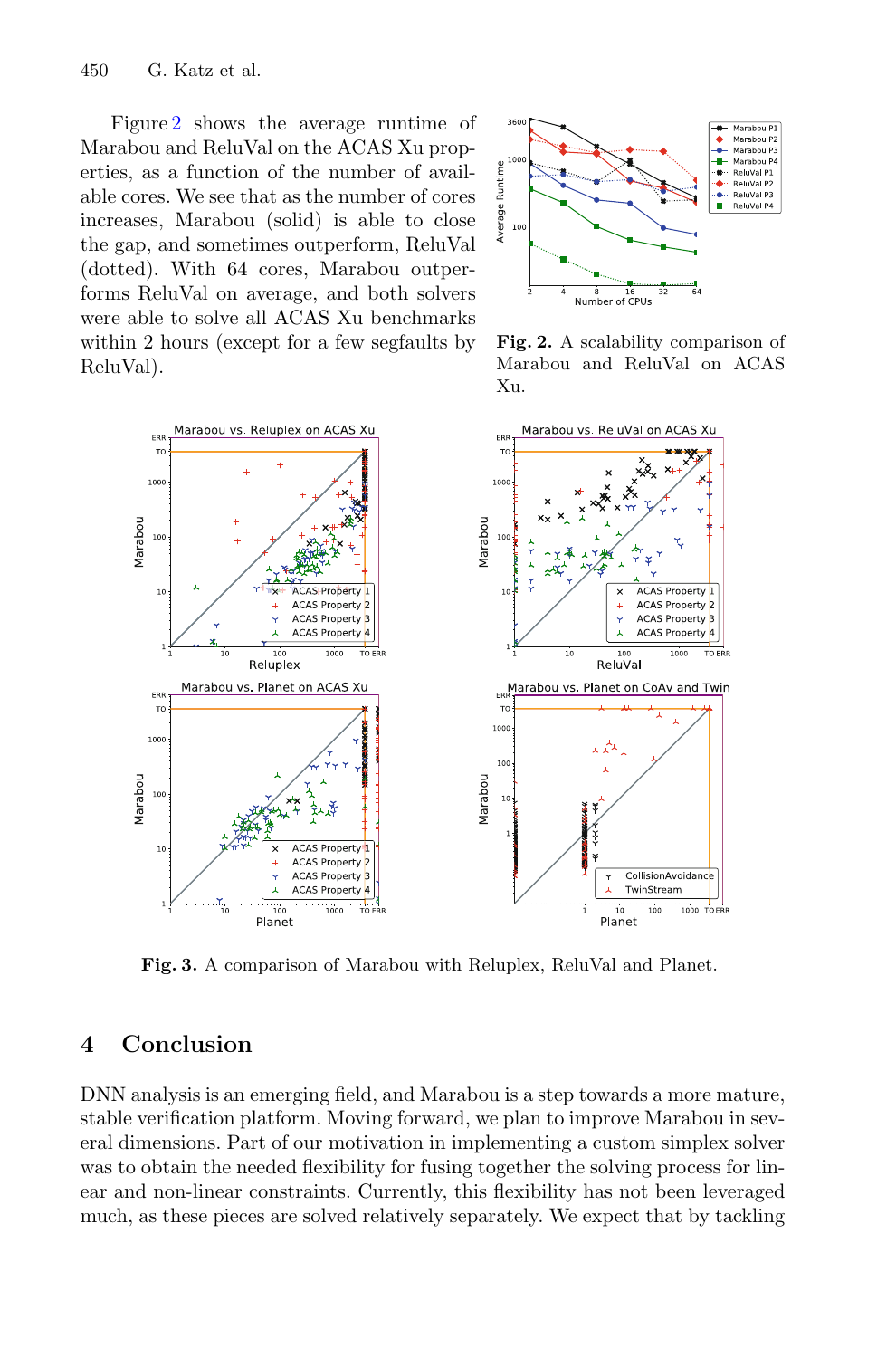both kinds of constraints simultaneously, we will be able to improve performance significantly. Other enhancements we wish to add include: additional networklevel reasoning techniques based on abstract interpretation; better heuristics for both the linear and non-linear constraint solving engines; and additional engineering improvements, specifically within the simplex engine.

**Acknowledgements.** We thank Elazar Cohen, Justin Gottschlich, and Lindsey Kuper for their contributions to this project. The project was partially supported by grants from the Binational Science Foundation (2017662), the Defense Advanced Research Projects Agency (FA8750-18-C-0099), the Federal Aviation Administration, Ford Motor Company, Intel Corporation, the Israel Science Foundation (683/18), the National Science Foundation (1814369, DGE-1656518), Siemens Corporation, and the Stanford CURIS program.

# **References**

- <span id="page-8-11"></span>1. Bunel, R., Turkaslan, I., Torr, P., Kohli, P., Kumar, M.: Piecewise linear neural network verification: a comparative study. Technical report (2017). [arXiv:1711.00455v1](http://arxiv.org/abs/1711.00455v1)
- <span id="page-8-6"></span>2. Carlini, N., Katz, G., Barrett, C., Dill, D.: Provably minimally-distorted adversarial examples. Technical report (2017). [arXiv:1709.10207](http://arxiv.org/abs/1709.10207)
- <span id="page-8-8"></span>3. Chv´atal, V.: Linear Programming. W. H. Freeman and Company, New York (1983)
- <span id="page-8-10"></span>4. Ehlers, R.: Formal verification of piece-wise linear feed-forward neural networks. In: D'Souza, D., Narayan Kumar, K. (eds.) ATVA 2017. LNCS, vol. 10482, pp. 269–286. Springer, Cham (2017). [https://doi.org/10.1007/978-3-319-68167-2](https://doi.org/10.1007/978-3-319-68167-2_19) 19
- <span id="page-8-2"></span>5. Gehr, T., Mirman, M., Drachsler-Cohen, D., Tsankov, E., Chaudhuri, S., Vechev, M.: AI2: safety and robustness certification of neural networks with abstract interpretation. In: Proceedings of 39th IEEE Symposium on Security and Privacy (S&P) (2018)
- <span id="page-8-0"></span>6. Goodfellow, I., Bengio, Y., Courville, A.: Deep Learning. MIT Press, Cambridge (2016)
- <span id="page-8-7"></span>7. Gopinath, D., Katz, G., Păsăreanu, C., Barrett, C.: DeepSafe: a data-driven approach for checking adversarial robustness in neural networks. In: Proceedings of 16th International Symposium on on Automated Technology for Verification and Analysis (ATVA), pp. 3–19 (2018)
- <span id="page-8-1"></span>8. Hinton, G., et al.: Deep neural networks for acoustic modeling in speech recognition: the shared views of four research groups. IEEE Signal Process. Mag. **29**(6), 82–97 (2012)
- <span id="page-8-3"></span>9. Huang, X., Kwiatkowska, M., Wang, S., Wu, M.: Safety verification of deep neural networks. In: Proceedings of 29th International Conference on Computer Aided Verification (CAV), pp. 3–29 (2017)
- <span id="page-8-4"></span>10. Hull, J., Ward, D., Zakrzewski, R.: Verification and validation of neural networks for safety-critical applications. In: Proceedings of 21st American Control Conference (ACC) (2002)
- <span id="page-8-9"></span>11. Julian, K.: NNet Format (2018). <https://github.com/sisl/NNet>
- <span id="page-8-5"></span>12. Katz, G., Barrett, C., Dill, D.L., Julian, K., Kochenderfer, M.J.: Reluplex: an efficient SMT solver for verifying deep neural networks. In: Majumdar, R., Kunčak, V. (eds.) CAV 2017. LNCS, vol. 10426, pp. 97–117. Springer, Cham (2017). [https://](https://doi.org/10.1007/978-3-319-63387-9_5) [doi.org/10.1007/978-3-319-63387-9](https://doi.org/10.1007/978-3-319-63387-9_5) 5